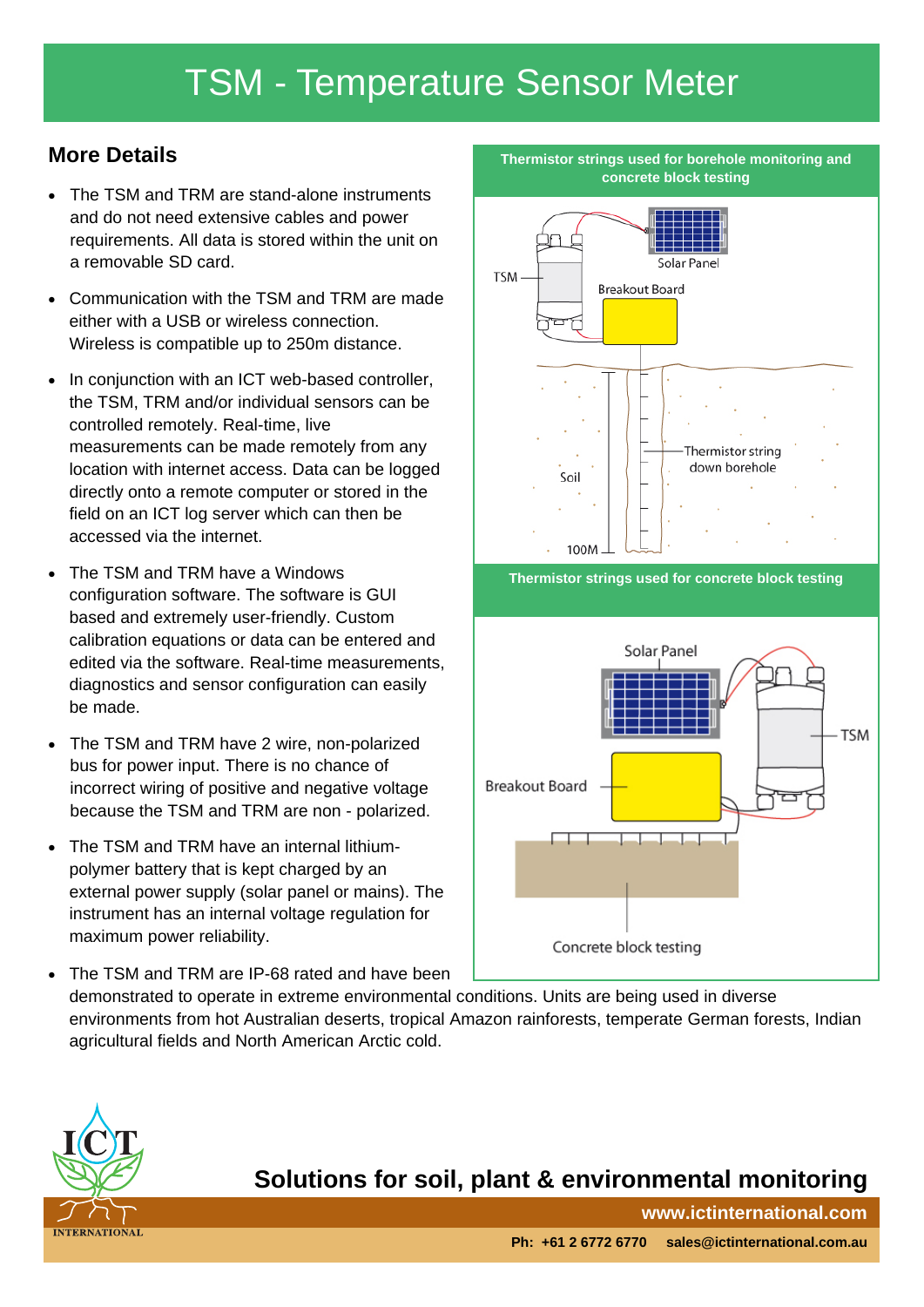# Compatible Thermistor & Temperature Sensors

### **Temperature (Thermistor) Sensors - Use with TRM (Thermistor Sensor Meter)**



- Thermistor strings available
- Stainless steel embodied thermistor. Standard cable lengths: 5m, 30m, 50m. Custom lengths available.
- Measurement range:  $-50$  to  $105^{\circ}$  C
- Accuracy: ±0.05° C
- Resolution: 0.01° C



- Thermistor strings available
- Epoxy embodied thermistor. Standard cable lengths: 5m, 30m, 50m. Custom lengths available.
- Measurement range:  $-40$  to 80 $^{\circ}$  C
- Accuracy: ±0.05° C
- Resolution: 0.01° C



- 
- Non-destructive sampling of leaf temperature
- Measurement range:  $-40$  to  $+125^{\circ}$  C
- Accuracy: ±0.2° C
- Resolution:  $0.01^\circ$  C

### **Temperature (Voltage) Sensors - Use with TSM (Temperature Sensor Meter)**



- Everest Interscience Infrared Sensor
- Highly accurate with automatic corrections based on subject radiation and sky radiation.
- Measurement range:  $-40$  to  $+100^{\circ}$  C
- Accuracy: ±0.5° C
- Resolution: 0.1° C

Note: TSM can also measure solar radiation or PAR radiation of the crop canopy at the same time as Infrared temperature.

## **Solutions for soil, plant & environmental monitoring**

**www.ictinternational.com**